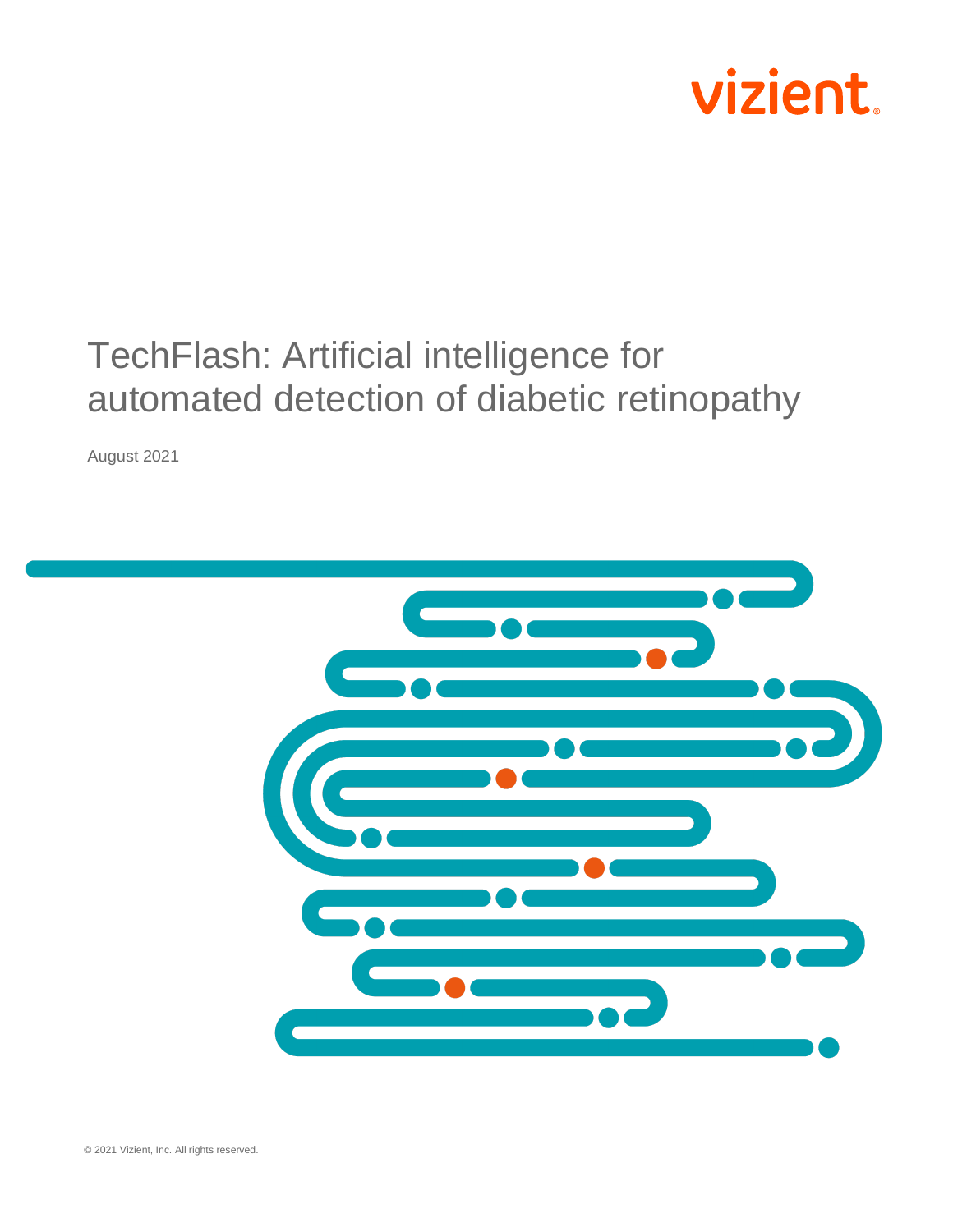

## Table of contents

This report comprises a review of abstracts identified through a search of the recent biomedical literature and does not constitute a comprehensive analysis. The report focus is on clinical evidence and outcomes.

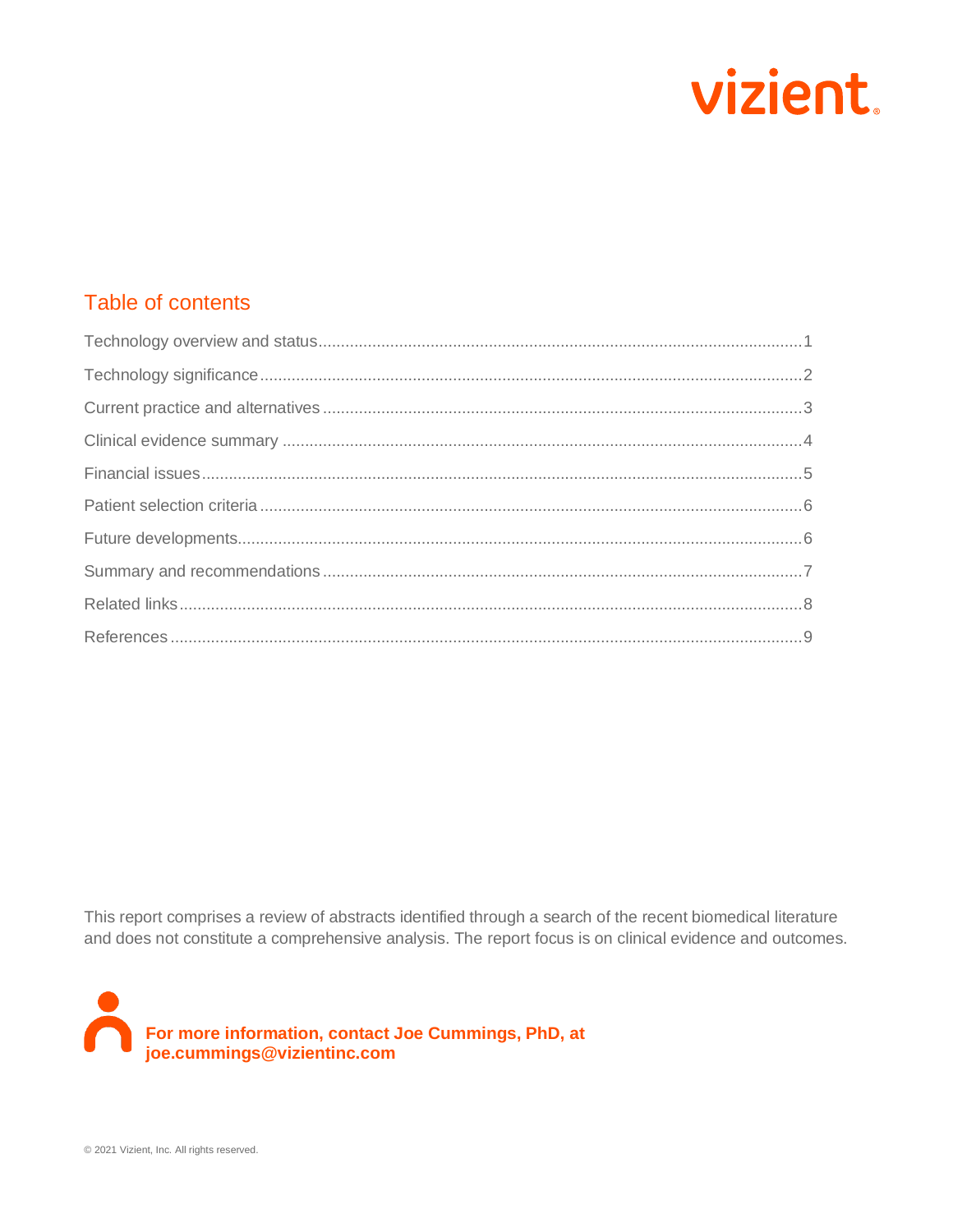#### <span id="page-2-0"></span>Technology overview and status

Artificial intelligence (AI) is a rapidly emerging disruptive technology with numerous applications in health care. The use of AI for detection and triage of diabetic retinopathy (DR) is an innovative application in the field of ophthalmology. Potential advantages of screening patients for DR using autonomous AI algorithms without the need for a human reader include rapid return of results, better consistency, increased accuracy, scalability and lower costs. By enabling more widespread availability of DR screening, autonomous AI algorithms may improve health care access and equity.

DR is a significant complication in patients with type 1 or 2 diabetes caused by damage to the blood vessels in the retina with secondary effects on retinal neurons. Microvascular complications include the formation of retinal lesions, like hemorrhages, microaneurysms, infarcts, exudates, edema and vascular or fibrous proliferation.[1](#page-10-1) DR may therefore be diagnosed by visual retinal examination that detects these lesions and their extent. Staging may progress from no DR to mild, moderate or severe non-proliferative DR to proliferative DR and macular edema.<sup>[2](#page-10-2)</sup>

Preventive measures in early stage DR are crucial to slowing disease progression. However, early stage disease is typically asymptomatic and therefore requires detection through a screening strategy. Professional societies typically recommend annual screenings in patients with known diabetes. But, these may not occur due to many factors, including socioeconomic issues and lack of access. Further, type II diabetes itself often goes undiagnosed and this complicates an early detection strategy. Diagnoses of moderate or higher stage DR significantly increases the risk of visual deterioration and blindness; hence requires referral to a specialist for preventive measures and/or interventional treatment.

Numerous AI algorithms have been developed for DR detection. These programs typically analyze color fundus (retina) images pushed to a cloud-based server for AI analysis. Pre-processing of the images for color and contrast-enhancement may be conducted at the point-of-use or server level. If the image is of insufficient quality, however, no diagnosis is made. Some systems have been validated only for specific camera types, though images from other image types in the proper format may also be analyzable.

Different AI algorithms vary in programming architecture, training data, learning method, feature detection and diagnostic output. Deep learning (DL) image analysis algorithms, like convolutional neural networks, have shown advantages in learning ability and accuracy and are the most widely used.<sup>[3-9](#page-10-3)</sup> Results are typically output as a binary yes/no for a given severity grade, like more than mild DR or sight threatening DR. AI analytic times typically range from one to a few minutes with real-time reporting of results.

As of July 2021, there were two AI systems for DR detection with Food and Drug Administration (FDA) marketing clearance: IDx-DR [\(Digital Diagnostics;](https://www.digitaldiagnostics.com/) Coralville, Iowa) and EyeArt [\(Eyenuk;](https://www.eyenuk.com/us-en/) Woodland Hills, California). The IDx-DR system was the first to receive FDA clearance in April 2018 through the *de novo* process, which is an FDA pathway intended for certain low risk devices with no comparable previously approved predicate [\(DEN180001\)](https://www.accessdata.fda.gov/scripts/cdrh/cfdocs/cfpmn/denovo.cfm?id=DEN180001).<sup>[10](#page-10-4)</sup> Once the new FDA category (product code PIB) was created, subsequent AI applications could be approved through the conventional 510(k) process. EyeArt received 510(k) marketing clearance in August 2020 [\(k200667\)](https://www.accessdata.fda.gov/cdrh_docs/pdf20/K200667.pdf) and IDx-DR received a further 510(k) clearance for a modified device in June 2021 [\(k203629\)](https://www.accessdata.fda.gov/cdrh_docs/pdf20/K203629.pdf).

Both of these systems are labeled for *automatic* detection of more than mild DR in diabetic patients with no previous DR diagnosis. Use in a general population without a previous diabetes diagnosis would be offlabel. EyeArt is also labeled for detection of vision-threatening DR indicative of the need for expedited referral. Both systems require two high-quality, undilated pupil (non-mydriatic) fundus images -one maculacentered and one disk-centered.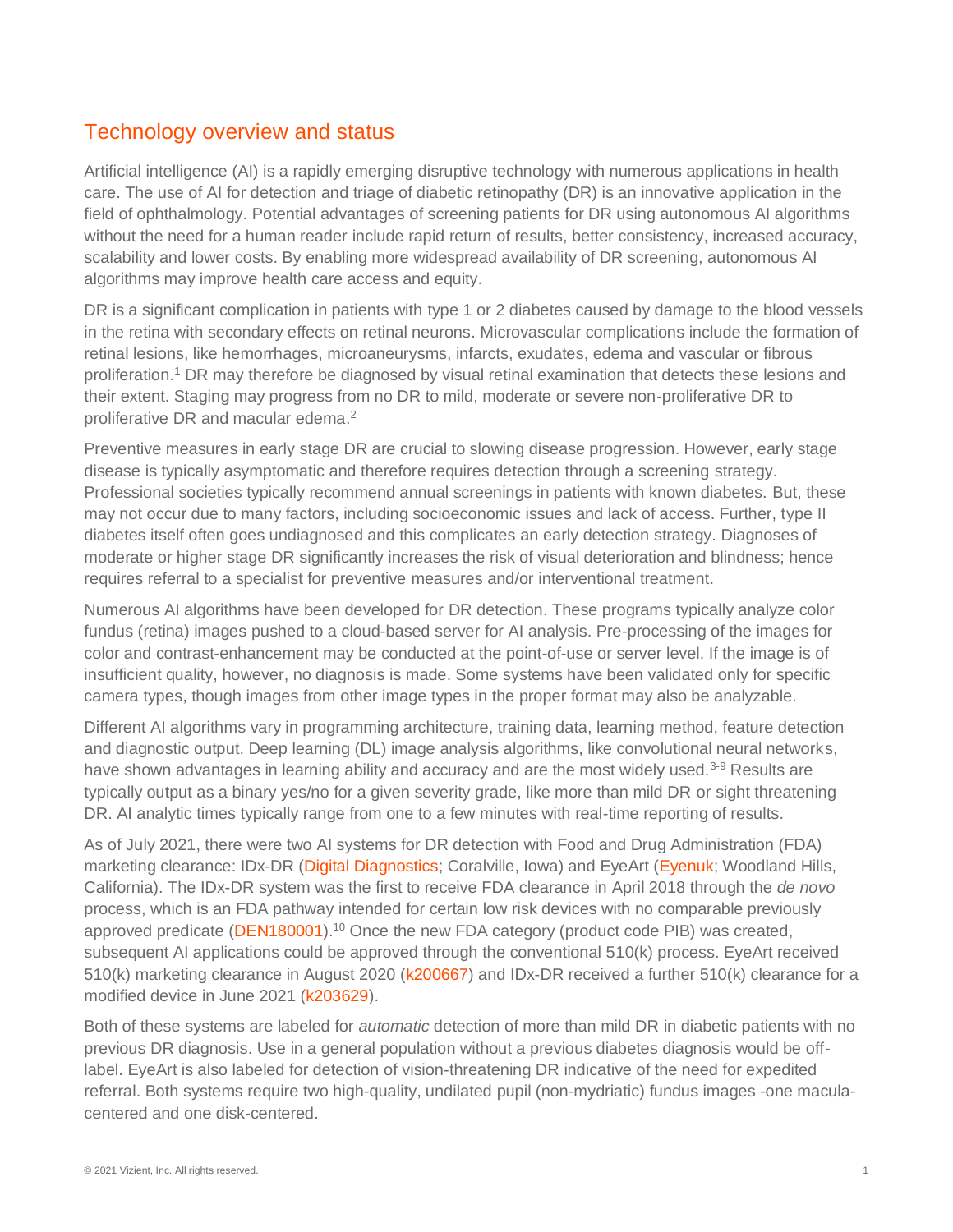In addition to IDx-DR and EyeArt, there are numerous other AI systems for DR detection that are commercially available outside of the US and/or in various phases of development. These also may differ in algorithm architecture, diagnostic output and other characteristics. For example, some algorithms may run offline on smartphones or mobile browsers and some may be designed for use with handheld or smartphone-based cameras.<sup>[11-17](#page-10-5)</sup> Some alternative DR platforms in the pipeline include: [AEYE Health,](https://www.aeyehealth.com/) [Cognizant,](https://www.cognizant.com/whitepapers/how-ai-enhances-and-accelerates-diabetic-retinopathy-detection-codex2972.pdf) [D-EYE,](https://www.d-eyecare.com/en_US) [Diagnos,](http://www.diagnos.ca/) [DreamUp Vision,](https://www.crunchbase.com/organization/dreamup-vision) [Iris,](https://retinalscreenings.com/) [Medios AI,](https://www.remidio.com/medios.php) [OphtAI,](https://www.ophtai.com/en/) [Retina-AI Health,](https://www.retinahealth.ai/) [RetinAI Medical,](https://www.retinai.com/) [RetinaLyze,](https://www.retinalyze.com/) [Retmarker,](https://www.retmarker.com/) [SigTuple,](SigTuple%20Technologies) [Spect](https://www.getspect.com/) an[d VisionQuest.](https://www.visionquest-bio.com/)

Overall, the AI-enabled platforms for DR detection are in the early adopter phase of dissemination. Basic science and clinical research on current generation platforms, however, has rapidly amassed over the last five years and now includes reported usage in hundreds of thousands of patients. FDA clearance in the US was in early 2018 for the first system and about one-year ago for the second system. Both systems also have the CE Mark as a class IIA medical device enabling commercial marketing in Europe. Some countries with nationalized health care systems have reportedly begun to implement AI systems as part of nationwide DR screening programs. Collective experience to date is estimated at a few million cases interpreted with AI.

Of note, the creation of a new Current Procedural Terminology (CPT®) reimbursement code (92229) specific to automated detection of DR and coverage by the Centers for Medicare and Medicaid Services (CMS) effective January 1, 2021 is a major milestone expected to significantly accelerate more widespread technology usage in the US.

#### <span id="page-3-0"></span>Technology significance

Diabetes is a highly prevalent and rapidly growing chronic disease. According to CDC [estimates,](https://www.cdc.gov/diabetes/pdfs/data/statistics/national-diabetes-statistics-report.pdf) ~10% of the US population (~34 million people) have diabetes and about one in five adults with diabetes may not even know they have the disease. Type 2 diabetes is the most prevalent type and accounts for more than 95% of cases. Type 2 diabetes [rates](https://www.diabetes.org/resources/statistics/statistics-about-diabetes) show a strong correlation with age and race/ethnicity. For example, American Indians/Alaska Natives have the highest incidence followed by people of Hispanic origin and non-Hispanic blacks.

Almost all type 1 diabetic patients will develop some degree of DR during the course of their disease and about 2[1](#page-10-1)% of type 2 patients may have some DR at the time of their first diagnosis.<sup>1</sup> The overall **prevalence** of DR in US adults may include more than 8 million people. In patients with DR, approximately one-third may have vision threatening DR. The CDC [estimates](https://www.cdc.gov/visionhealth/projects/economic_studies.htm#:~:text=Diabetic%20retinopathy%20is%20a%20major,received%20an%20annual%20eye%20examination.) that ~24,000 Americans may go blind each year due to DR.

Screening is a widely accepted and effective practice for early DR detection. Prognosis and outcomes are much better when DR is identified in its early stages.<sup>[1](#page-10-1)</sup> Glycemic, lipid and blood pressure control have been shown to prevent or delay DR progression and photocoagulation therapy can prevent blindness. In addition to improved outcomes, costs and health care resources may also be saved by early intervention.

Automated AI-based detection algorithms may have some potential advantages for DR screening. Importantly, they may increase availability of DR screening by reducing the need for on-site trained readers. This could allow for use in primary care offices or other convenient screening locations. Further, rapid AI results at the point-of-care could lead to higher likelihood of compliance with referral to a specialist and enhanced educational opportunities compared to delayed diagnosis received days later. In addition, the capability to rapidly analyze large test volumes may help to address shortages in trained readers and reading backlogs.

There is also some evidence for significant inconsistency, low sensitivity and inter-reader disagreement for images read by human analysts.[18](#page-10-6) Use of automated AI may decrease this inconsistency and potentially improve on accuracy compared to human readers. AI system performance can also be optimized to balance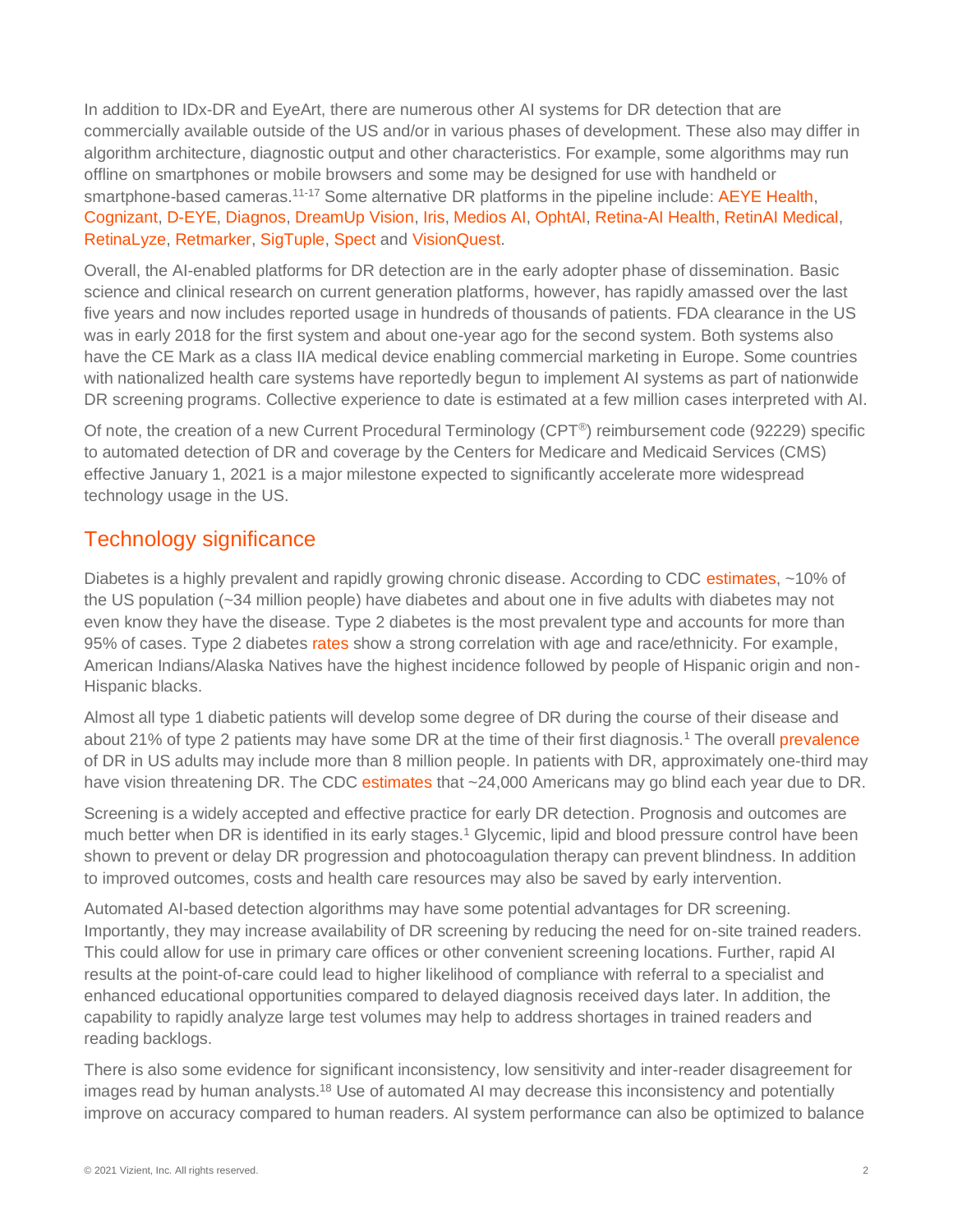sensitivity and specificity for screening purposes. Choosing diagnostic cut-offs with high sensitivity minimize false negatives so that DR cases are not missed during screening. However, if this lowers specificity, there may be an increase in false positives that increase referrals leading to unnecessary follow-up tests.[19](#page-11-0)

Despite the potential advantages, there are also potential disadvantages common to an early stage emerging AI technology. The clinical evidence for safe and effective use in a screening paradigm is still undergoing investigation. Though showing high accuracy in controlled reference datasets, real world studies have shown less accuracy, particularly when low quality images are used. Safety and liability issues when an inaccurate diagnosis is made by an autonomous AI are also still being worked through.

Explainability of AI is another potential issue. DL algorithms often involve complicated, non-linear relationships among interconnected hidden programming layers. These can sometimes obscure the ability to explain how an AI algorithm arrived at its result. This issue needs to be addressed in order to instill trust in the AI result and to provide a warning in cases where the AI may have developed biases or other types of inaccuracy. As a software product, data protection, patient privacy and cybersecurity are also implementation issues that need to be fully addressed.

Finally, at this stage in development, ophthalmic AI algorithms are mostly directed at a very narrow diagnosis of DR. Human-based comprehensive eye exams typically also evaluate the patient for other important eye diseases, like glaucoma, and identify other incidental eye findings. It is possible that some cases of these other diseases could go undetected in a paradigm where autonomous AI for DR screening is available. The AI algorithms also narrowly focus on findings from retinal images and hence may not be as sensitive as a diagnosis made with some of the more advanced diagnostic tools available to an eye specialist.

#### <span id="page-4-0"></span>Current practice and alternatives

There are a large number of variable methods comprising the DR screening paradigm. Screening may be conducted in hospitals, clinics, physician offices, pharmacies, mobile clinics, kiosks and other nonhealthcare sites that offer opportunistic testing. Methods may use pupil dilation or no dilation, numerous different types of cameras with different lenses, light sources and viewing angles, live in-person reading, remote telescreening and readers with different training and experience levels. Because of the many variables, evidence-based comparative studies are mostly lacking among the many options and choices may often be based on a trade-off involving accuracy, availability and cost-effectiveness.

Traditional DR diagnosis typically involves pupil dilation and retinal imaging using a narrow view ophthalmoscope with multiple fields (e.g., up to 7 images) to evaluate the entire central and peripheral retina with live reading by a trained eye professional. Drawbacks include the need to wait 15 to 30 minutes for dilation, time to examine multiple fields and labor-intensive manual mapping of lesions for DR grading.

More contemporary approaches tend to use non-dilation imaging with fewer, wider fields and digital color image capture. Though diagnostic accuracy tends to be higher with pupil dilation, systematic review data suggest high accuracy can be obtained with non-dilation digital imaging and these methods may be adequate for screening purposes.<sup>[20](#page-11-1)</sup> For screening, digital imaging has largely replaced traditional ophthalmoscopy because it is faster and more convenient and storage and sharing of the images is more straightforward.

Telescreening using asynchronous (store and forward) telediagnosis is a common alternative to in-person reading. After the digital retinal images are taken, they are sent to a specialty reading center, where they are read by experienced professionals and results may be relayed back to the patient with the diagnosis.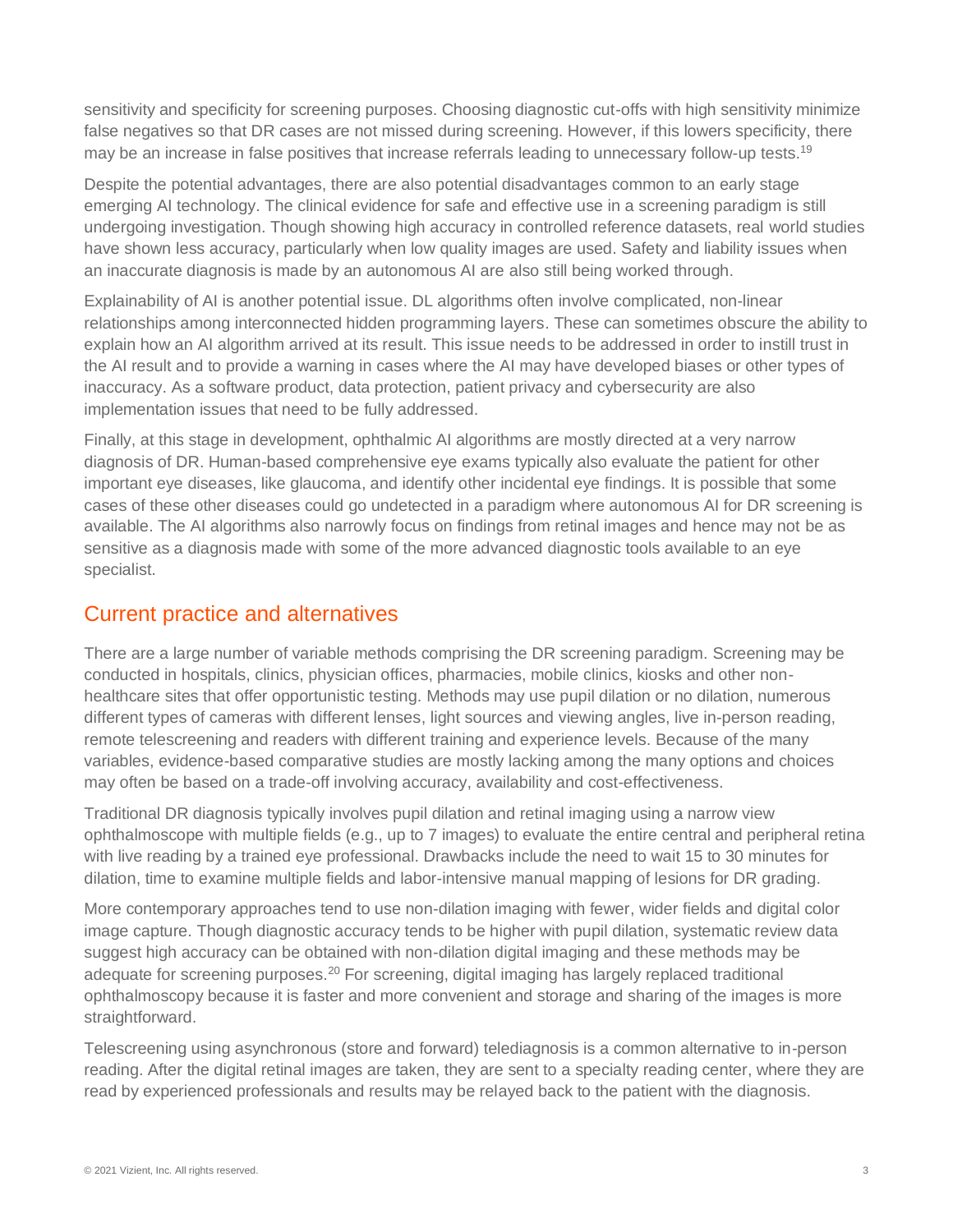Depending on volume, results may take a few days for processing. Different computer-assisted lesion detection systems may also be used in specialized centers to speed-up the reading process.

Fundus camera set-ups vary considerably in size, weight and costs. These cameras may include classic stable hard-mounted devices, mobile hard-mounted devices and portable devices.<sup>[21](#page-11-2)</sup> The latter now include handheld and smartphone mounted cameras capable of image capture, processing, storage and transmission. The high availability and relatively low cost of smartphone-based adaptor-type devices make this set-up a growing focus area for DR screening applications in atypical settings.

Camera field of view may typically be 30 $^{\circ}$ , 45 $^{\circ}$  or 60 $^{\circ}$ . Ultra-wide field of view cameras capturing up to a 200 $^{\circ}$ angle are also now available. A narrower field of view requires more images to cover the retina. The ultra wide cameras can capture about 80% of the retina in a single image. For a given field of view, more images may increase DR diagnostic accuracy.<sup>[22](#page-11-3)</sup> However, American Academy of Ophthalmology quidelines suggest a high-quality single field image interpreted by an experienced reader may be sufficient for screening purposes in most cases.

Alternative diagnostic methods for DR include optical coherence tomography (OCT) and fluorescein angiography (FA). FA uses an intravascular dye and retinal imaging to identify vasculature, vascular leakage and other abnormalities. OCT angiography similarly provides high resolution imaging of the retinal vasculature. Both techniques can detect DR with very high accuracy, but typically require specialized equipment and expertise; thus limiting availability for widescale screening.

#### <span id="page-5-0"></span>Clinical evidence summary

The [Medline/PubMed](https://www.ncbi.nlm.nih.gov/pubmed) bibliographic database was searched in August 2021 to identify clinical evidence related to the use of AI for DR detection and screening. Keywords used in the literature search strategy included*: artificial intelligence, AI, automated, deep learning, diabetes, diabetic retinopathy, macular edema, fundus, retina, screening* and/or various company/product names. Manufacturer websites [\(IDx-DR](https://www.digitaldiagnostics.com/resources/publications-and-studies) and [Eyenuk\)](https://www.eyenuk.com/us-en/clinical-evidence/) were also searched to identify pertinent clinical evidence.

Key performance indicators include the percent of exams/images that are interpretable, accuracy, sensitivity, specificity and positive and negative predictive values (PPV and NPV). A good accuracy result for DR screening may include sensitivity/specificity >85% and a technical failure rate <5%.

Diagnostic accuracy conclusions may be confounded by the use of different software versions over time. Further, accuracy may be measured against different reference standards and using different classification scales. For example, pivotal trials have typically used a nationally-known fundus photo reading center using dilated widefield (45° to 60°) stereoscopic images (4 stereoscopic pairs of digital images per eye) graded by highly experienced readers as the gold standard.<sup>[23](#page-11-4)</sup> Other studies have used consensus from two or more expert human graders and/or various different imaging techniques of lesser quality as a comparator.

The literature review identified a large amount of published clinical evidence, including multiple recent systematic reviews and meta-analyses. $8, 24-26$  $8, 24-26$  The meta-analyses included between 20 and 40 studies analyzing between 400,000 to 700,000 retinal images, depending on the different meta-analytic study inclusion criteria. Overall, accuracy was reported to be very high with area under the receiver operating curves (AUCs) ranging from 0.97 to 0.99. Pooled sensitivity was in the range from 74% to 92% and pooled specificity ranged from about 91% to 95% for detection of referable DR. Image-related factors, such as image size and number of fields, was noted to play a significant role in diagnostic performance.<sup>[27](#page-11-6)</sup>

The IDx-DR system was tested on a reference fundus image data set and demonstrated sensitivity of 96.8% and specificity of 87% for detecting referable DR.<sup>[28](#page-11-7)</sup> The NPV was 99% (6/874 false negatives) with an AUC of 0.98. In a real-world, multi-center pivotal clinical trial [\(NCT02963441\)](https://clinicaltrials.gov/ct2/show/NCT02963441) enrolling 900 patients at 10 sites,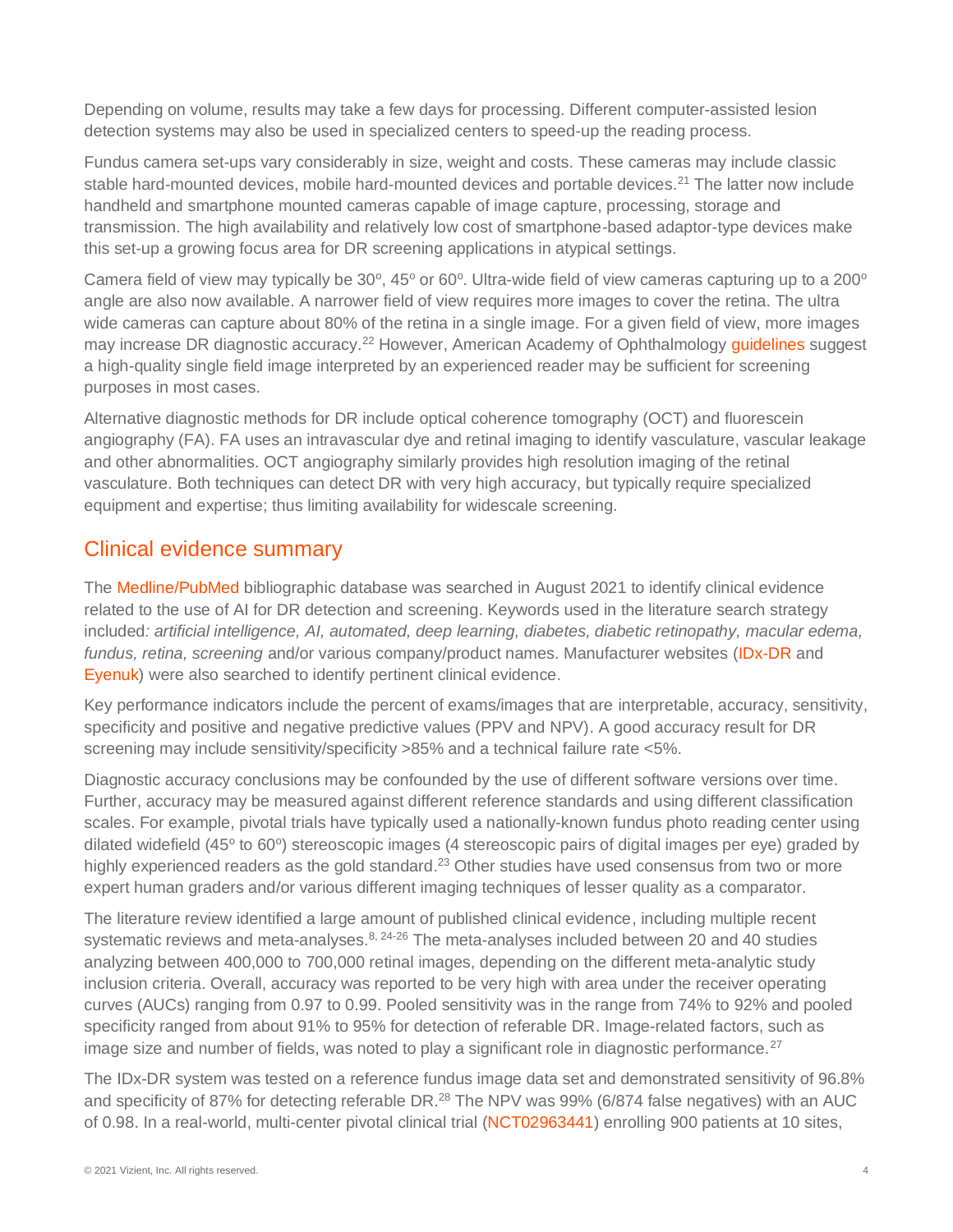IDx-DR demonstrated sensitivity of 87.2% and specificity of 90.7%, with a 3.9% technical failure rate.<sup>[23](#page-11-4)</sup> Trials have reported avoidance of ~91% of unnecessary specialty visits through use of the AI system.

IDx-DR has also been validated in screening trials in Poland, Spain and the Netherlands.[29-32](#page-11-8) In the Poland study, the AI system demonstrated sensitivity of 94%, specificity of 95%, PPV of 82% and NPV of 99% for detection of referable DR compared to a single human grader standard.<sup>[29](#page-11-8)</sup> The Spanish study reported 100% sensitivity and 81.8% specificity.<sup>[30](#page-11-9)</sup> In the Netherlands, one study reported a sensitivity of 91%, specificity of 84%, PPV of 12% and NPV of 100% to detect referable DR.<sup>[31](#page-11-10)</sup> Another Netherlands study with screening in a primary care setting reported sensitivity of 79.4% and specificity of 93.8% for referable DR.<sup>[32](#page-11-11)</sup> Overall, these studies demonstrate high diagnostic accuracy in a variety of settings and populations.

The EyeArt multi-center, pivotal clinical trial [\(NCT03112005\)](https://clinicaltrials.gov/ct2/show/NCT03112005) conducted as part of the FDA submission process reported sensitivity of 96% and specificity of 88% for referrable DR and sensitivity of 92% and specificity of 94% for detecting vision threatening DR. EyeArt has also been studied in some very large realworld type screening studies. In a retrospective review analyzing images from more than 100,000 consecutive patients, reported sensitivity was 91.3% and specificity was 91.1% for referrable DR.<sup>[33](#page-11-12)</sup> In a 30,000 patient prospective UK screening study, reported sensitivity was 95.7% and specificity was 68% for referrable DR.<sup>[34](#page-11-13)</sup> Overall, these studies demonstrate high diagnostic accuracy, safety and utility in a realworld screening program and the capability to reduce the referral workload by ruling out unnecessary specialty visits.

EyeArt has also been studied for use on different types of images, including those taken with ultra-wide field systems, portable cameras and smartphones.<sup>[35-38](#page-11-14)</sup> These studies demonstrated high sensitivity and specificity for referrable DR. Further, they showed high accuracy despite different imaging techniques, operators with little previous retinal imaging experience and in most cases without the need for pupil dilation.

Because of differences in diagnostic scales, readers, imaging techniques and settings, it is difficult to compare AI algorithms across studies. However, a direct comparative study in the VA Healthcare system compared 7 different AI algorithms head-to-head on a dataset consisting of 20,000 patients and more than 300,000 retinal images from 2 different sites.<sup>[39](#page-12-0)</sup> High NPVs (82% to 94%) were noted for all algorithms, but there was a range of variation in reported sensitivity (51% to 86%). Two algorithms in this study reportedly achieved higher sensitivity and one achieved comparable sensitivity compared to human graders. The researchers concluded that different AI algorithms may have different diagnostic performance for DR screening. Other direct comparative studies have also noted differences in performance between AI systems.[40-42](#page-12-1)

#### <span id="page-6-0"></span>Financial issues

Automated AI usage for DR screening may typically be based on a fee for each analysis. For example, manufacturer charges may be around \$30 to \$50 per analysis, but can vary with contract terms and volumes. In addition to AI usage costs, DR screening may include direct costs for medical imaging equipment and labor, such as a technologist, to set-up and take the images and a specialist reader to grade the images. Indirect costs may include administrative and overhead costs.

Direct reimbursement for automated AI-based DR screening may be available using new CPT code 92229 (imaging of retina for detection or monitoring of disease; point-of-care automated analysis and report, unilateral or bilateral).<sup>[43](#page-12-2)</sup> Effective January 1, 2021, CMS reported a \$55.66 valuation for hospital outpatient use of CPT code 92229. However, actual CMS reimbursement rates have been left to individual Medicare Administrative Contractors (MACs) and these MACs have announced rates ranging between ~\$28 to \$55. Though helpful, in some scenarios, this reimbursement rate may not cover all incurred AI costs.<sup>[44](#page-12-3)</sup>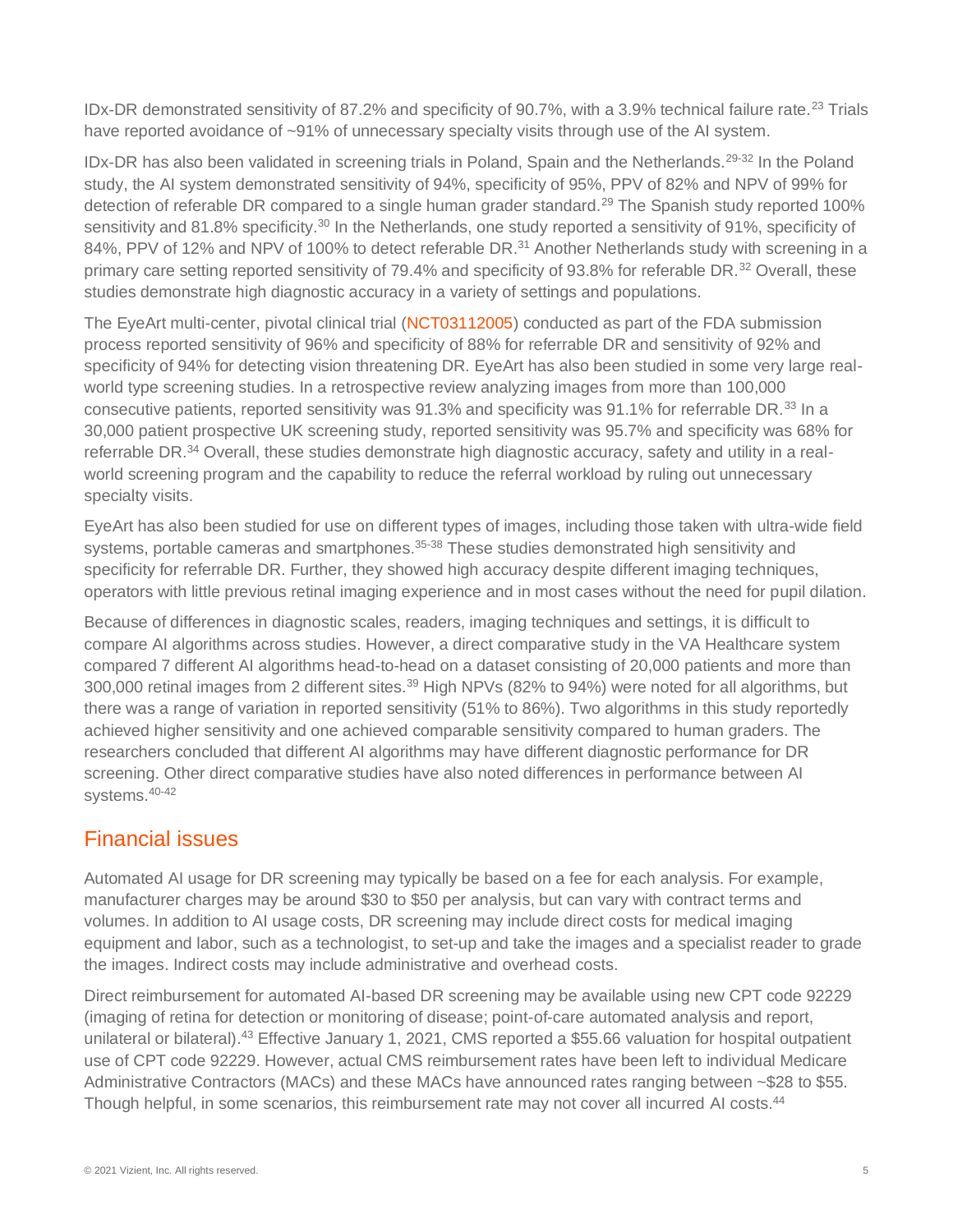The main economic value associated with automated analysis in DR screening may be accrued through potential labor savings.[42,](#page-12-4) [45](#page-12-5) Automated algorithms with high specificity and NPV may be used to rule out DR in a high proportion of patients; thus, reducing the costs associated with reading of all images by trained specialists. Though analysis is highly dependent on AI pricing, one study noted potential savings of ~\$15 to \$18 compared to a system using ophthalmologists for reading and ~\$7 to \$9 compared to optometrists used as the graders.<sup>[39](#page-12-0)</sup> Similarly, an economic modeling study found the use of a hybrid (automated/manual screening) protocol to cost ~\$62 per patient per year, which was better than a fully automated model at \$66 per patient per year or a fully human-based model at \$77 per patient per year.<sup>[46](#page-12-6)</sup>

Cost-effectiveness may also be achieved by showing improved outcomes and reduced costs associated with treating DR secondary to an effective DR screening program.<sup>[47](#page-12-7)</sup> In one economic study in diabetic pediatric patients, autonomous AI screening was shown to be cost saving when screening adherence rates were high.<sup>[48](#page-12-8)</sup> Notably, this study accounted for many factors, including out-of-pocket costs, probability of DR screening, ophthalmology visits and DR treatment.

Further studies incorporating automated AI analysis and collection of financial outcomes, however, are still needed to show the cost-effectiveness of the AI approach. Other patient outcomes of interest include overall quality-of-life, independent living ability and working ability associated with DR progression. Special populations of interest may include rural patients with high transportation costs and low-income populations with reduced access to healthcare and therefore low screening adherence rates.

#### <span id="page-7-0"></span>Patient selection criteria

Current FDA product labeling for the approved systems [\(k200667,](https://www.accessdata.fda.gov/cdrh_docs/pdf20/K200667.pdf) [k203629\)](https://www.accessdata.fda.gov/cdrh_docs/pdf20/K203629.pdf) is for adult diabetic patients without a previous diagnosis of DR. Labeling is based on pivotal trial patient inclusion/exclusion criteria and trial design criteria. These trials included a specified camera type and imaging protocol, but the setting was broader and could be a primary care or eye care site. Contraindications include serious vision symptoms or vision loss, history of eye or retina interventional procedures and retinal hypersensitivity to light that would contraindicate fundus imaging.

Education of the patient and full disclosure of AI weaknesses are needed to safely implement these systems. Warnings for both approved devices [\(IDx-DR,](https://www.digitaldiagnostics.com/products/eye-disease/indications-for-use/) [EyeArt\)](https://cdn.eyenuk.com/wp-content/uploads/2020/08/K200667-labeling-EyeArt_IFU_Warnings_Aug4.pdf) emphasize the inability to diagnose eye diseases other than DR and therefore the need for patients to see an eye care provider to screen for other eye diseases like glaucoma. Further, in patients where the image quality is insufficient, dilation may be needed and/or the patient should be promptly re-tested or referred to an eye care professional for testing.

#### <span id="page-7-1"></span>Future developments

AI is a rapidly emerging technology with expansion into many areas of ophthalmology. Its rapid evolution is due to many factors, including faster and more powerful computer hardware, advances in cloud computing, fine-tuning of existing deep learning algorithms and larger annotated data sets available for training purposes. All of these factors are expected to continue with rapid progress in the years ahead leading to enhancement of current applications and creation of new applications.

Some new applications in progress include detection and screening for age-related macular degeneration (AMD) and glaucoma. One study, using a deep learning algorithm and OCT, was able to accurately diagnose more than 50 different retinal diseases.<sup>[49](#page-12-9)</sup> Further, because of the relatively easy visualization of the vasculature, retinal imaging with AI analysis may also be used as a biomarker for the risk of other cardiac and vascular diseases, such as stroke and heart disease. Retinal imaging has also been used to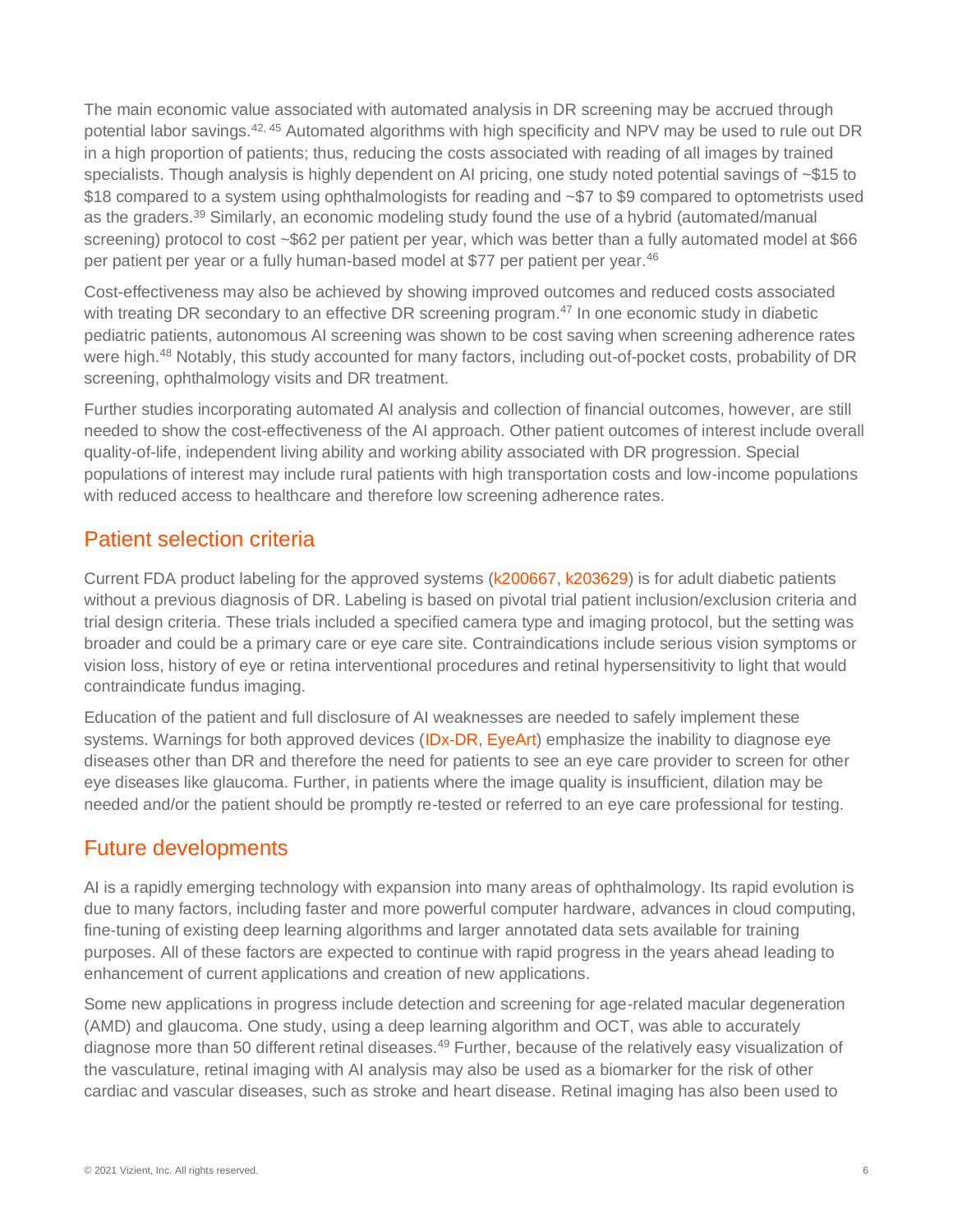predict a patient's gender, smoking status, systolic blood pressure, renal function, Alzheimer's disease and even autism.[50](#page-12-10)

The availability of low-cost portable cameras and smartphone-based cameras capable of taking high resolution color fundus images without pupil dilation may drive rapid growth in DR screening in the future. These types of cameras may enable DR screening in a wide variety of settings. The use of automated AI analysis may be critical to reduce the burden associated with the high volumes created by all these new cameras and screening sites. FDA clearance of AI-enabled algorithms for use with more convenient camera set-ups may be expected in the near future.

Continued maturation of clinical evidence regarding the safety and efficacy of automated AI for DR screening is underway. Clinical trials have moved beyond proof of technical performance and accuracy in contrived cohorts ("in silico" analysis) and into real-world studies collecting data on patient outcomes and cost-benefit. Because of rapid developments in the field, efforts should be made to update the literature search included in this report to account for new clinical evidence.

#### <span id="page-8-0"></span>Summary and recommendations

The following conclusions and recommendations are based on the material presented in this report:

- Diabetes care is a high-impact focus area for hospital performance improvement. DR is a highly prevalent complication of diabetes that can significantly affect patient quality of life, lead to visual deterioration and result in blindness. DR complications, however, can be largely prevented through early detection. Therefore, hospitals should examine their current paradigms for DR screening and implement practices that increase compliance with annual retinal exams in diabetic patients.
- Automated AI algorithms for detection and triage of DR is a rapidly emerging innovative technology that can improve patient access and thus adherence with guideline directed screening. For example, AI may enable DR testing at primary care sites. These sites may often refer patients for retinal screening, but do not typically have the equipment or expertise necessary for on-site testing. In this scenario, AI is an enabling technology that allows for non-ophthalmic personnel, like primary care clinicians or endocrinologists, to perform DR screening exams in their clinic in a relatively convenient and cost-efficient manner.
- In the last few years, two companies have received FDA marketing clearance for automated detection of more than mild DR. Numerous other companies worldwide have also developed DR screening algorithms and these may be expected to enter into the marketplace in the near future. Usage of AI has been reported in clinical studies involving hundreds of thousands of patients and overall it has been used in a few million patients to-date.
- In-person fundus image analysis by trained eye specialists, however, remains the most widely utilized approach for DR diagnosis. Telescreening with off-site human readers is an alternative approach to AI that can also improve patient access and convenience. There are a wide array of fundus cameras and techniques that can provide retina images with a quality sufficient for screening purposes.
- Generally, clinical trials supporting the currently FDA-approved technologies for automated AI-based DR detection have reported high diagnostic accuracy, sensitivity and specificity. Some studies have also noted results similar to or better than human readings. Though further studies may be needed to corroborate and expand on these results, the current evidence base provides a significant foundation for the use of AI algorithms in DR screening.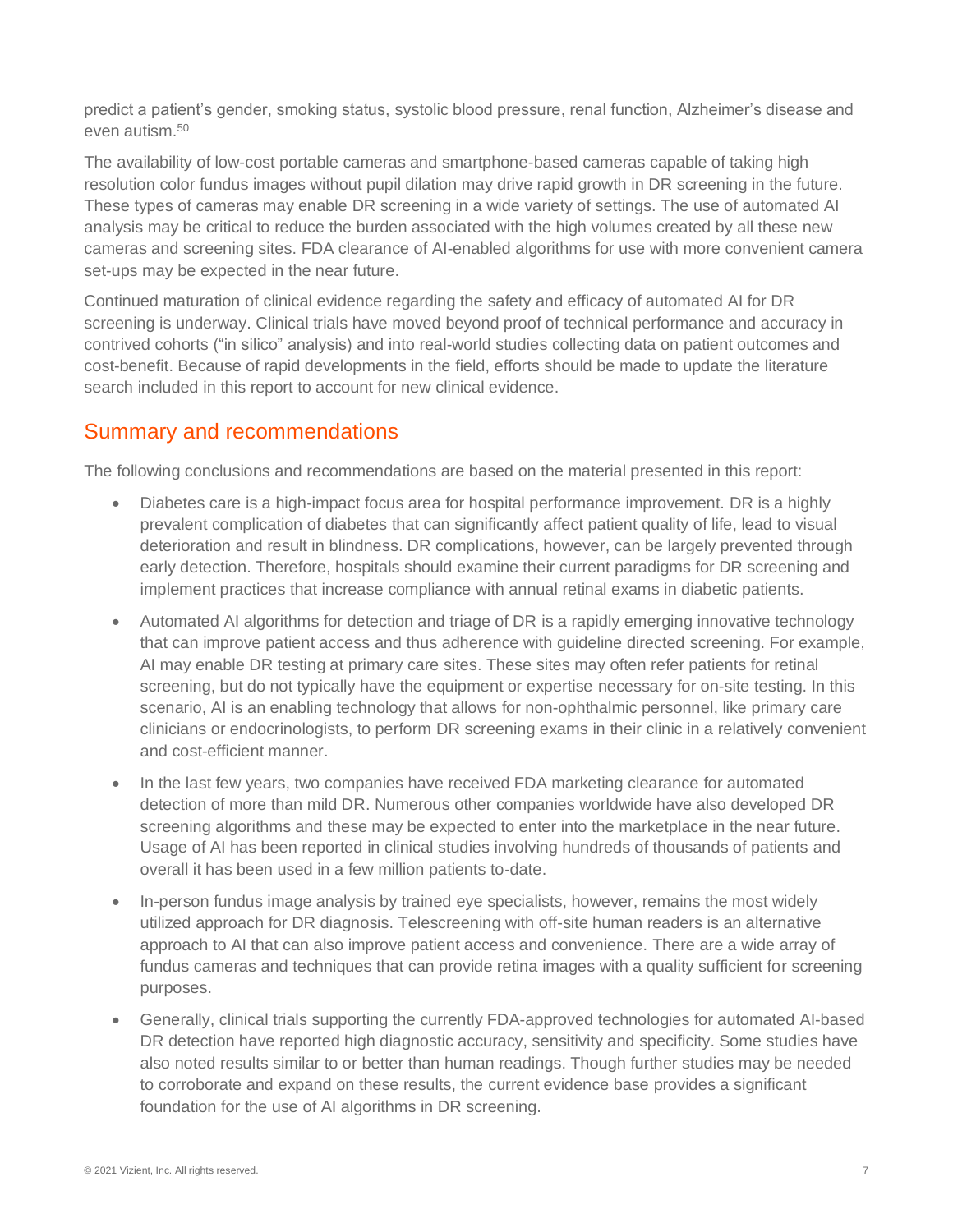- DR detection algorithms are typically optimized to achieve high sensitivity and negative predictive value to minimize false negatives in patients who would benefit from referral for follow-up. By design, specificity may be somewhat lower secondary to false positives. The latter will require referral and unnecessary use of resources. Overall, however, the automated algorithms may accurately rule out a large proportion of those screened, thus reducing the overall burden on specialist readers.
- CMS reimbursement policies that became effective in 2021 may be a significant factor facilitating the adoption of this new technology. Under the CMS paradigm, reimbursement of up to \$55 may be available to offset the automated analysis cost. Not all MACs are providing this level of reimbursement, however, and hospitals should conduct their own financial analyses using their unique payer mix and reimbursement rates to determine financial viability.
- AI algorithms are a medical technology used in the clinical care paradigm, hence should be reviewed through hospital processes and committees equipped to evaluate innovative new technology. Deliberative processes should include consideration of the clinical evidence, financial issues and overall hospital strategic plan.
- There are many different AI-based systems for DR detection and many different variables involved in the screening process. These differences can be expected to affect diagnostic performance and some data are available that show different accuracy outcomes among systems. However, most systems have not been rigorously compared and therefore strong evidence-based system choices can't be made at this time.
- Other system characteristics to consider include the camera type, setting and technician skill level. Selected DR screening systems should be validated for the specific camera and setting scenario. It should also be validated for local patient demographics.
- Hospitals implementing AI at this early stage may experience many barriers to implementation. Medicolegal issues, cybersecurity, clinician concerns, explainability of results, patient education and acceptance, and financial viability are challenges that may need to be addressed during implementation.
- AI is a rapidly growing field expected to disrupt and transform many of the current paradigms in ophthalmology. Because of this, hospitals and health systems should be actively involved in learning about the technology, applications, evidence and economics. Where warranted, hospitals should proactively implement AI technologies as a strategy to maintain current and future market competitiveness.

### <span id="page-9-0"></span>Related links

Manufacturer web pages: [Digital Diagnostics,](https://www.digitaldiagnostics.com/) [Eyenuk](https://www.eyenuk.com/us-en/)

FDA documents: IDx-DR [DEN180001,](https://www.accessdata.fda.gov/scripts/cdrh/cfdocs/cfpmn/denovo.cfm?id=DEN180001) [k203629;](https://www.accessdata.fda.gov/cdrh_docs/pdf20/K203629.pdf) EyeArt [k200667](https://www.accessdata.fda.gov/cdrh_docs/pdf20/K200667.pdf)

Select full text articles: PubMed Central [articles,](https://www.ncbi.nlm.nih.gov/pmc/?term=diabetic+retinopathy+screening+retina+artificial+intelligence+automated+IDx-DR+EyeArt) Google Scholar [articles](https://scholar.google.com/scholar?hl=en&as_sdt=1%2C14&q=diabetic+retinopathy+screening+retina+artificial+intelligence+automated+IDx-DR+EyeArt+&btnG=)

Other AI ophthalmology product manufacturers: [AEYE Health,](https://www.aeyehealth.com/) [Cognizant,](https://www.cognizant.com/whitepapers/how-ai-enhances-and-accelerates-diabetic-retinopathy-detection-codex2972.pdf) [D-EYE,](https://www.d-eyecare.com/en_US) [Diagnos,](http://www.diagnos.ca/) [DreamUp](https://www.crunchbase.com/organization/dreamup-vision)  [Vision,](https://www.crunchbase.com/organization/dreamup-vision) [Iris,](https://retinalscreenings.com/) [Medios AI,](https://www.remidio.com/medios.php) [OphtAI,](https://www.ophtai.com/en/) [Retina-AI Health,](https://www.retinahealth.ai/) [RetinAI Medical,](https://www.retinai.com/) [RetinaLyze,](https://www.retinalyze.com/) [Retmarker,](https://www.retmarker.com/) [SigTuple,](file:///C:/Users/cummings/Desktop/AI%20diabetic%20retinopathy/SigTuple%20Technologies) [Spect,](https://www.getspect.com/) [VisionQuest](https://www.visionquest-bio.com/)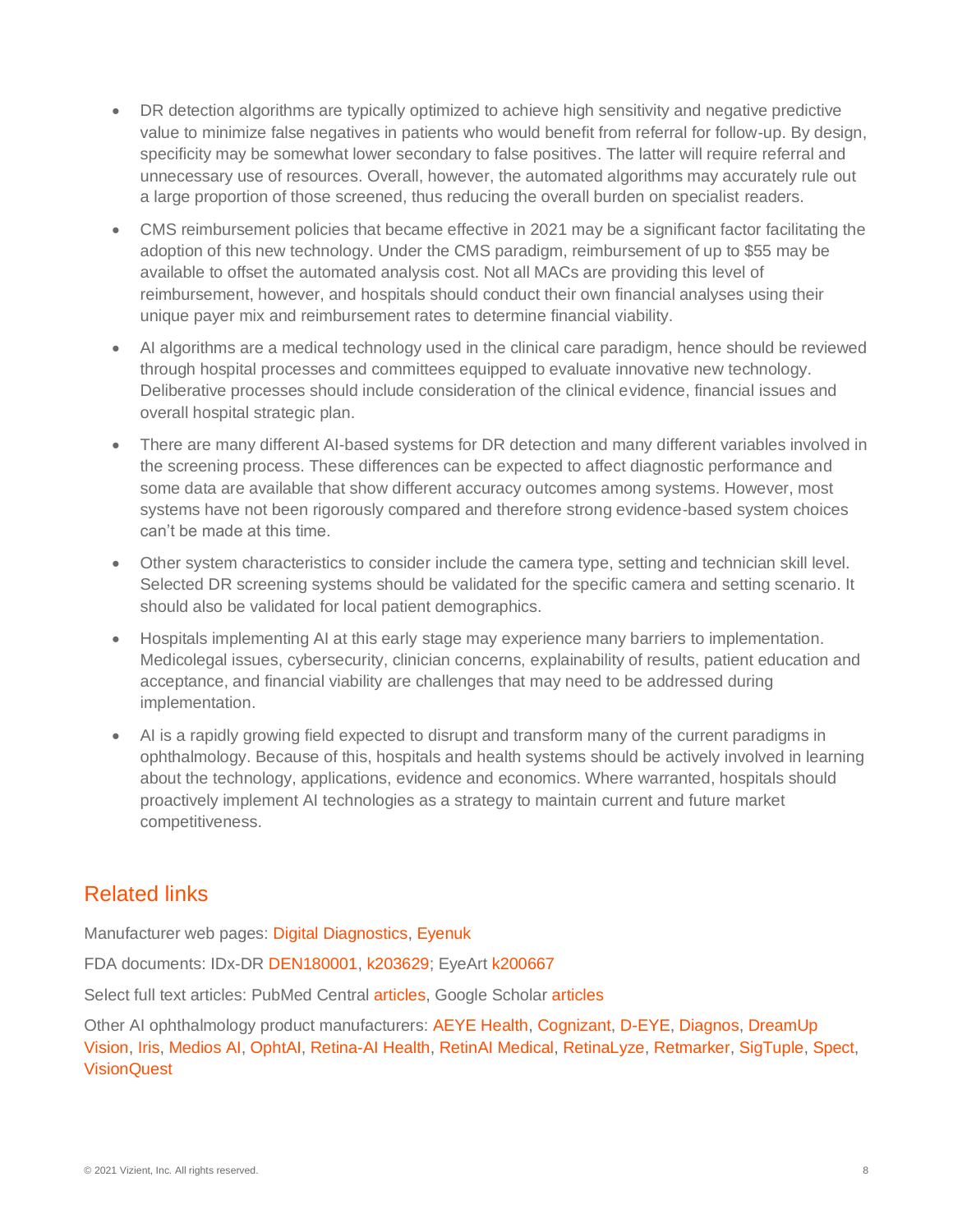#### <span id="page-10-0"></span>**References**

<span id="page-10-1"></span>1. Fong DS, Aiello L, Gardner TW, King GL, Blankenship G, et al. Retinopathy in diabetes. *Diabetes Care*. 2004;27 Suppl 1:S84-87.

<span id="page-10-2"></span>2. Wilkinson CP, Ferris FL, 3rd, Klein RE, Lee PP, Agardh CD, et al. Proposed international clinical diabetic retinopathy and diabetic macular edema disease severity scales. *Ophthalmology*. 2003;110(9):1677-1682.

<span id="page-10-3"></span>3. Alyoubi WL, Abulkhair MF, Shalash WM. Diabetic retinopathy fundus image classification and lesions localization system using deep learning. *Sensors (Basel)*. 2021;21(11).

4. Asiri N, Hussain M, Al Adel F, Alzaidi N. Deep learning based computer-aided diagnosis systems for diabetic retinopathy: A survey. *Artif Intell Med*. 2019;99:101701.

5. Lam C, Yi D, Guo M, Lindsey T. Automated detection of diabetic retinopathy using deep learning. *AMIA Jt Summits Transl Sci Proc*. 2018;2017:147-155.

6. Li F, Wang Y, Xu T, Dong L, Yan L, et al. Deep learning-based automated detection for diabetic retinopathy and diabetic macular edema in retinal fundus photographs. *Eye (Lond)*. 2021.

7. Tsiknakis N, Theodoropoulos D, Manikis G, Ktistakis E, Boutsora O, et al. Deep learning for diabetic retinopathy detection and classification based on fundus images: A review. *Comput Biol Med*. 2021;135:104599.

<span id="page-10-7"></span>8. Wang Y, Yu M, Hu B, Jin X, Li Y, et al. Deep learning-based detection and stage grading for optimizing diagnosis of diabetic retinopathy. *Diabetes Metab Res Rev*. 2021;37(4):e3445.

9. Wong TY, Bressler NM. Artificial intelligence with deep learning technology looks into diabetic retinopathy screening. *JAMA*. 2016;316(22):2366-2367.

<span id="page-10-4"></span>10. Channa R, Wolf R, Abramoff MD. Autonomous artificial intelligence in diabetic retinopathy: From algorithm to clinical application. *J Diabetes Sci Technol*. 2021;15(3):695-698.

<span id="page-10-5"></span>11. Sosale B, Aravind SR, Murthy H, Narayana S, Sharma U, et al. Simple, mobile-based artificial intelligence algorithm in the detection of diabetic retinopathy (SMART) study. *BMJ Open Diabetes Res Care*. 2020;8(1).

12. Sosale B, Sosale AR, Murthy H, Sengupta S, Naveenam M. Medios- an offline, smartphone-based artificial intelligence algorithm for the diagnosis of diabetic retinopathy. *Indian J Ophthalmol*. 2020;68(2):391-395.

13. Hacisoftaoglu RE, Karakaya M, Sallam AB. Deep learning frameworks for diabetic retinopathy detection with smartphone-based retinal imaging systems. *Pattern Recognit Lett*. 2020;135:409-417.

14. Karakaya M, Hacisoftaoglu RE. Comparison of smartphone-based retinal imaging systems for diabetic retinopathy detection using deep learning. *BMC Bioinformatics*. 2020;21(Suppl 4):259.

15. Liu TYA. Smartphone-Based, Artificial intelligence-enabled diabetic retinopathy screening. *JAMA Ophthalmol*. 2019;137(10):1188-1189.

16. Ludwig CA, Perera C, Myung D, Greven MA, Smith SJ, et al. Automatic identification of referral-warranted diabetic retinopathy using deep learning on mobile phone images. *Transl Vis Sci Technol*. 2020;9(2):60.

17. Malerbi FK, Andrade RE, Morales PH, Stuchi JA, Lencione D, et al. Diabetic retinopathy screening using artificial intelligence and handheld smartphone-based retinal camera. *J Diabetes Sci Technol*. 2021:1932296820985567.

<span id="page-10-6"></span>18. Hutchinson A, McIntosh A, Peters J, O'Keeffe C, Khunti K, et al. Effectiveness of screening and monitoring tests for diabetic retinopathy--a systematic review. *Diabet Med*. 2000;17(7):495-506.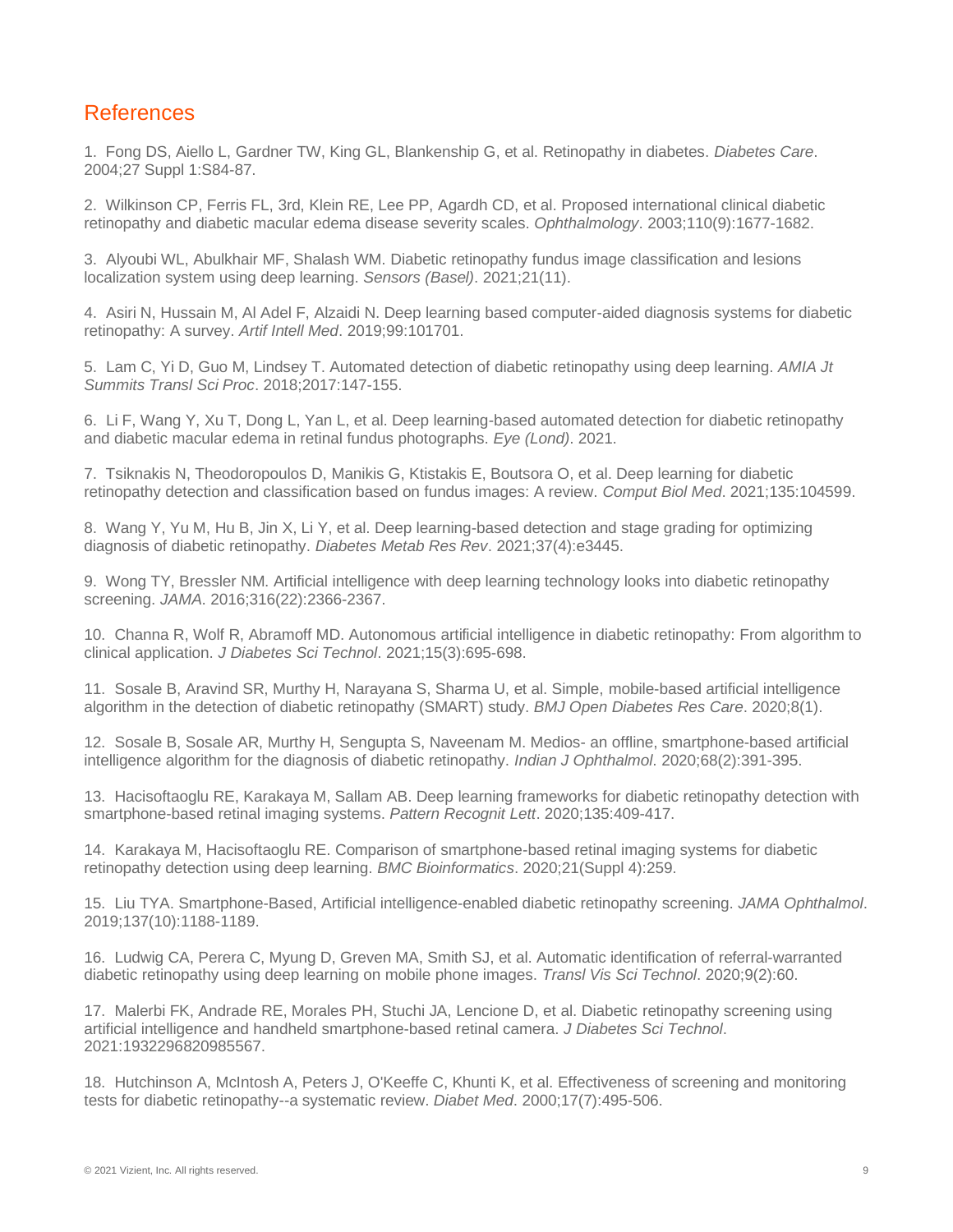<span id="page-11-0"></span>19. Mokhashi N, Grachevskaya J, Cheng L, Yu D, Lu X, et al. A Comparison of artificial intelligence and human diabetic retinal image interpretation in an urban health System. *J Diabetes Sci Technol*. 2021:1932296821999370.

<span id="page-11-1"></span>20. Shi L, Wu H, Dong J, Jiang K, Lu X, et al. Telemedicine for detecting diabetic retinopathy: a systematic review and meta-analysis. *Br J Ophthalmol*. 2015;99(6):823-831.

<span id="page-11-2"></span>21. Pieczynski J, Kuklo P, Grzybowski A. The role of telemedicine, in-home testing and artificial intelligence to alleviate an increasingly burdened healthcare system: diabetic retinopathy. *Ophthalmol Ther*. 2021.

<span id="page-11-3"></span>22. Pearce E, Sivaprasad S. A review of advancements and evidence gaps in diabetic retinopathy screening models. *Clin Ophthalmol*. 2020;14:3285-3296.

<span id="page-11-4"></span>23. Abramoff MD, Lavin PT, Birch M, Shah N, Folk JC. Pivotal trial of an autonomous AI-based diagnostic system for detection of diabetic retinopathy in primary care offices. *NPJ Digit Med*. 2018;1:39.

<span id="page-11-5"></span>24. Islam MM, Yang HC, Poly TN, Jian WS, Jack Li YC. Deep learning algorithms for detection of diabetic retinopathy in retinal fundus photographs: A systematic review and meta-analysis. *Comput Methods Programs Biomed*. 2020;191:105320.

25. Poly TN, Islam MM, Yang HC, Nguyen PA, Wu CC, et al. Artificial intelligence in diabetic retinopathy: Insights from a meta-analysis of deep learning. *Stud Health Technol Inform*. 2019;264:1556-1557.

26. Wu J, Liu T, Hsu W, Ho J, Lee C. Performance and limitation of machine learning algorithms for diabetic retinopathy screening: meta-analysis. *J Med Internet Res*. 2021;23(7):e23863.

<span id="page-11-6"></span>27. Yip MYT, Lim G, Lim ZW, Nguyen QD, Chong CCY, et al. Technical and imaging factors influencing performance of deep learning systems for diabetic retinopathy. *NPJ Digit Med*. 2020;3:40.

<span id="page-11-7"></span>28. Abramoff MD, Lou Y, Erginay A, Clarida W, Amelon R, et al. Improved automated detection of diabetic retinopathy on a publicly available dataset through integration of deep learning. *Invest Ophthalmol Vis Sci*. 2016;57(13):5200-5206.

<span id="page-11-8"></span>29. Grzybowski A, Brona P. A pilot study of autonomous artificial intelligence-based diabetic retinopathy screening in Poland. *Acta Ophthalmol*. 2019;97(8):e1149-e1150.

<span id="page-11-9"></span>30. Shah A, Clarida W, Amelon R, Hernaez-Ortega MC, Navea A, et al. Validation of automated screening for referable diabetic retinopathy with an autonomous diagnostic artificial intelligence system in a Spanish population. *J Diabetes Sci Technol*. 2021;15(3):655-663.

<span id="page-11-10"></span>31. van der Heijden AA, Abramoff MD, Verbraak F, van Hecke MV, Liem A, et al. Validation of automated screening for referable diabetic retinopathy with the IDx-DR device in the Hoorn Diabetes Care System. *Acta Ophthalmol*. 2018;96(1):63-68.

<span id="page-11-11"></span>32. Verbraak FD, Abramoff MD, Bausch GCF, Klaver C, Nijpels G, et al. Diagnostic accuracy of a device for the automated eetection of diabetic retinopathy in a primary care setting. *Diabetes Care*. 2019;42(4):651-656.

<span id="page-11-12"></span>33. Bhaskaranand M, Ramachandra C, Bhat S, Cuadros J, Nittala MG, et al. The value of automated diabetic retinopathy screening with the EyeArt system: A study of more than 100,000 consecutive encounters from people with diabetes. *Diabetes Technol Ther*. 2019;21(11):635-643.

<span id="page-11-13"></span>34. Heydon P, Egan C, Bolter L, Chambers R, Anderson J, et al. Prospective evaluation of an artificial intelligence-enabled algorithm for automated diabetic retinopathy screening of 30,000 patients. *Br J Ophthalmol*. 2021;105(5):723-728.

<span id="page-11-14"></span>35. Kim TN, Aaberg MT, Li P, Davila JR, Bhaskaranand M, et al. Comparison of automated and expert human grading of diabetic retinopathy using smartphone-based retinal photography. *Eye (Lond)*. 2021;35(1):334-342.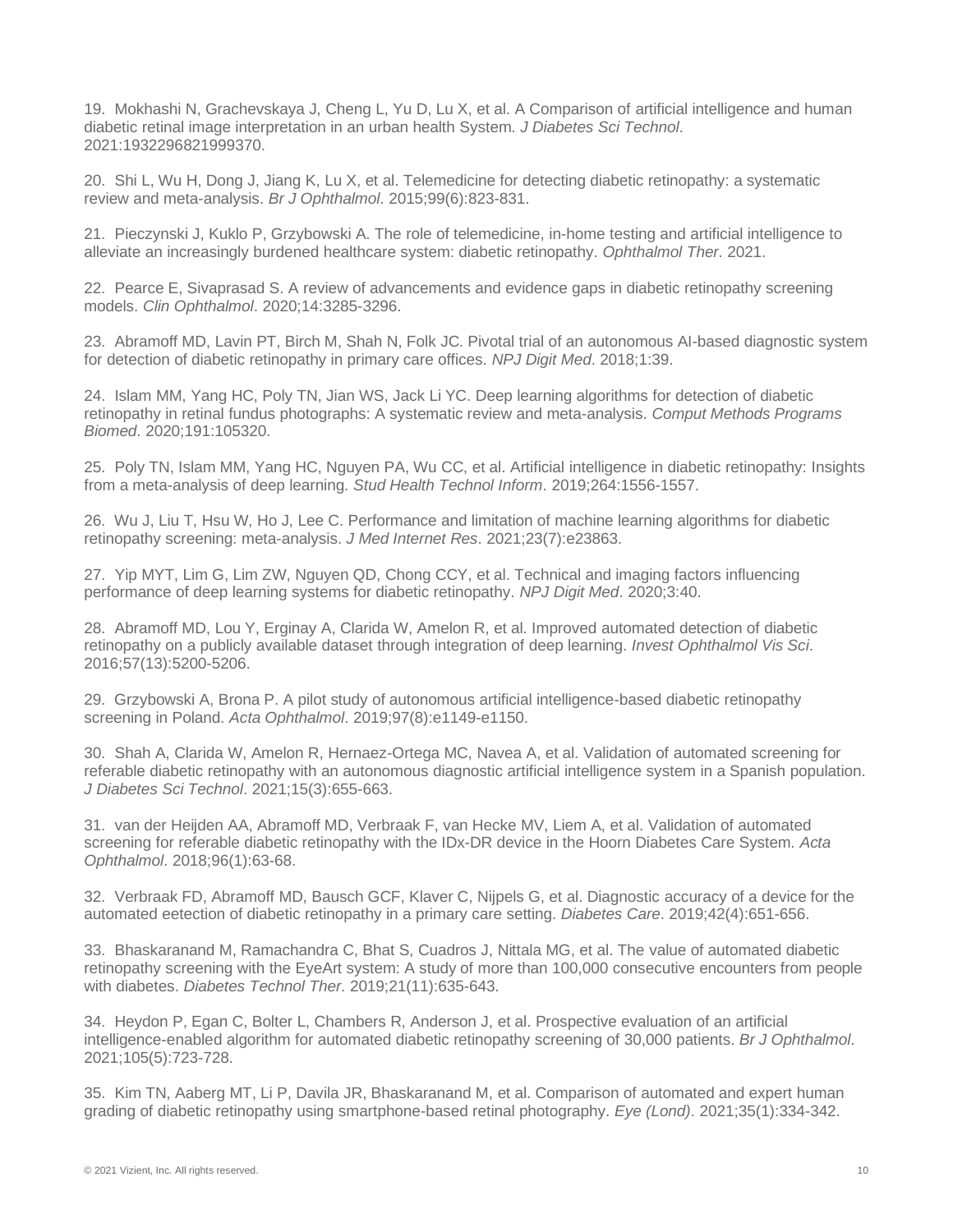36. Olvera-Barrios A, Heeren TF, Balaskas K, Chambers R, Bolter L, et al. Diagnostic accuracy of diabetic retinopathy grading by an artificial intelligence-enabled algorithm compared with a human standard for wide-field true-colour confocal scanning and standard digital retinal images. *Br J Ophthalmol*. 2021;105(2):265-270.

37. Rajalakshmi R, Subashini R, Anjana RM, Mohan V. Automated diabetic retinopathy detection in smartphonebased fundus photography using artificial intelligence. *Eye (Lond)*. 2018;32(6):1138-1144.

38. Wang K, Jayadev C, Nittala MG, Velaga SB, Ramachandra CA, et al. Automated detection of diabetic retinopathy lesions on ultrawidefield pseudocolour images. *Acta Ophthalmol*. 2018;96(2):e168-e173.

<span id="page-12-0"></span>39. Lee AY, Yanagihara RT, Lee CS, Blazes M, Jung HC, et al. Multicenter, head-to-head, real-world validation study of seven automated artificial intelligence diabetic retinopathy screening systems. *Diabetes Care*. 2021;44(5):1168-1175.

<span id="page-12-1"></span>40. Grzybowski A, Brona P. Analysis and comparison of two artificial intelligence diabetic retinopathy screening algorithms in a pilot study: IDx-DR and Retinalyze. *J Clin Med*. 2021;10(11).

41. Sarao V, Veritti D, Lanzetta P. Automated diabetic retinopathy detection with two different retinal imaging devices using artificial intelligence: a comparison study. *Graefes Arch Clin Exp Ophthalmol*. 2020;258(12):2647- 2654.

<span id="page-12-4"></span>42. Tufail A, Kapetanakis VV, Salas-Vega S, Egan C, Rudisill C, et al. An observational study to assess if automated diabetic retinopathy image assessment software can replace one or more steps of manual imaging grading and to determine their cost-effectiveness. *Health Technol Assess*. 2016;20(92):1-72.

<span id="page-12-2"></span>43. Chen MM, Golding LP, Nicola GN. Who will pay for AI? *Radiol Artif Intell*. 2021;3(3):e210030.

<span id="page-12-3"></span>44. Chen EM, Chen D, Chilakamarri P, Lopez R, Parikh R. Economic challenges of artificial intelligence adoption for diabetic retinopathy. *Ophthalmology*. 2021;128(3):475-477.

<span id="page-12-5"></span>45. Tufail A, Rudisill C, Egan C, Kapetanakis VV, Salas-Vega S, et al. Automated diabetic retinopathy image assessment software: Diagnostic accuracy and cost-effectiveness compared with human graders. *Ophthalmology*. 2017;124(3):343-351.

<span id="page-12-6"></span>46. Xie Y, Nguyen QD, Hamzah H, Lim G, Bellemo V, et al. Artificial intelligence for teleophthalmology-based diabetic retinopathy screening in a national programme: an economic analysis modelling study. *Lancet Digit Health*. 2020;2(5):e240-e249.

<span id="page-12-7"></span>47. Xie Y, Gunasekeran DV, Balaskas K, Keane PA, Sim DA, et al. Health economic and safety considerations for artificial intelligence applications in diabetic retinopathy screening. *Transl Vis Sci Technol*. 2020;9(2):22.

<span id="page-12-8"></span>48. Wolf RM, Channa R, Abramoff MD, Lehmann HP. Cost-effectiveness of autonomous point-of-care diabetic retinopathy screening for pediatric patients with diabetes. *JAMA Ophthalmol*. 2020;138(10):1063-1069.

<span id="page-12-9"></span>49. De Fauw J, Ledsam JR, Romera-Paredes B, Nikolov S, Tomasev N, et al. Clinically applicable deep learning for diagnosis and referral in retinal disease. *Nat Med*. 2018;24(9):1342-1350.

<span id="page-12-10"></span>50. Armstrong GW, Lorch AC. A(eye): A review of current applications of artificial intelligence and machine learning in pphthalmology. *Int Ophthalmol Clin*. 2020;60(1):57-71.